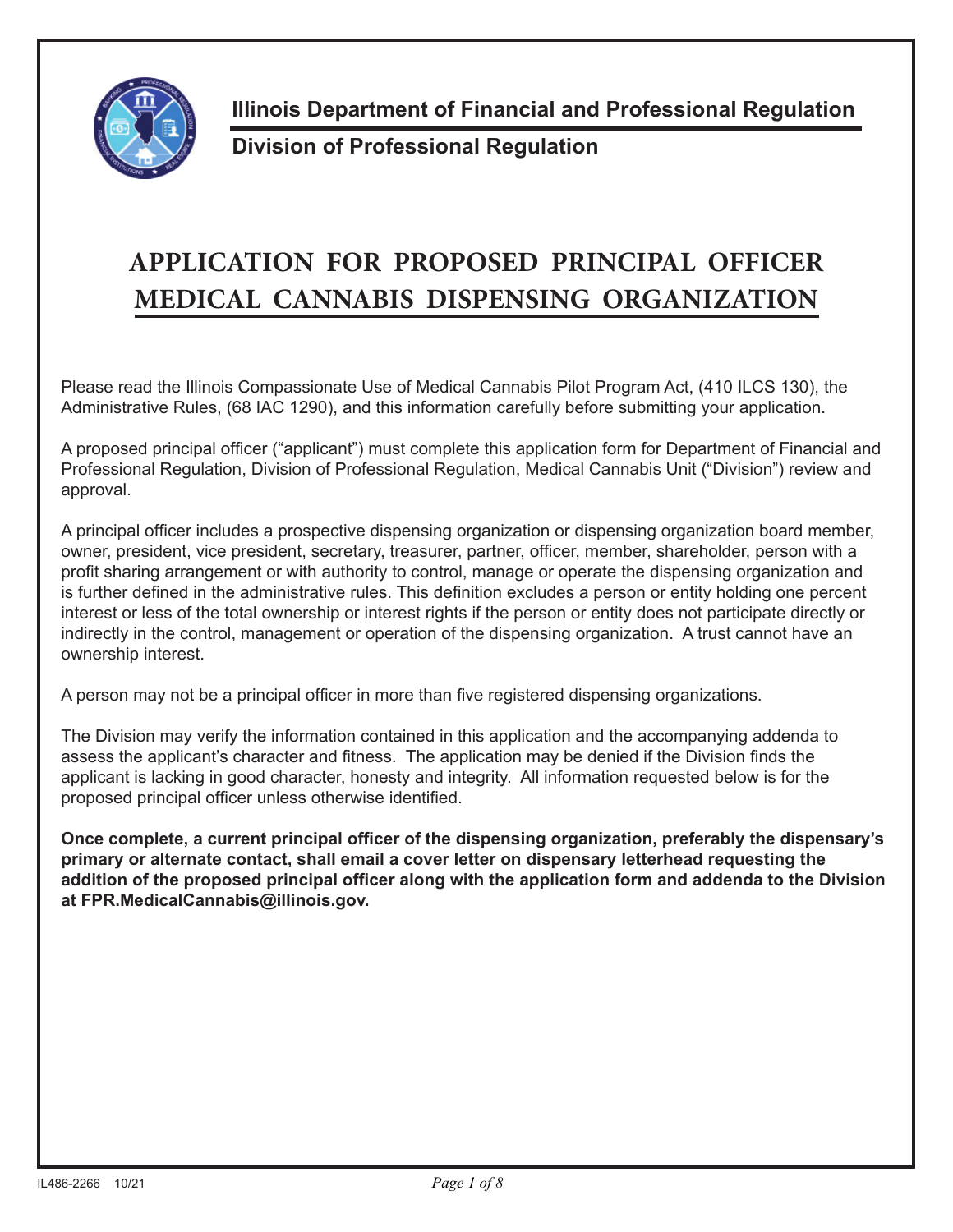| <b>FIRST NAME</b>                                                                                                                |                                                                                                                                                                                                                                                                       | M.I.                                           | <b>LAST NAME</b>                              |                                                                                             |  |
|----------------------------------------------------------------------------------------------------------------------------------|-----------------------------------------------------------------------------------------------------------------------------------------------------------------------------------------------------------------------------------------------------------------------|------------------------------------------------|-----------------------------------------------|---------------------------------------------------------------------------------------------|--|
| MAIDEN NAME (If Applicable)                                                                                                      |                                                                                                                                                                                                                                                                       |                                                | ALIAS (If Applicable)                         |                                                                                             |  |
|                                                                                                                                  |                                                                                                                                                                                                                                                                       | MAILING ADDRESS (P.O. Box may not be used)     |                                               |                                                                                             |  |
| <b>PHONE NUMBER</b>                                                                                                              |                                                                                                                                                                                                                                                                       |                                                | <b>E-MAIL ADDRESS</b>                         |                                                                                             |  |
| DATE OF BIRTH                                                                                                                    |                                                                                                                                                                                                                                                                       | <b>GENDER</b>                                  |                                               | <b>RACE</b>                                                                                 |  |
| SOCIAL SECURITY NUMBER                                                                                                           |                                                                                                                                                                                                                                                                       |                                                | PROPOSED TITLE IN THE DISPENSING ORGANIZATION |                                                                                             |  |
| PERCENT OWNERSHIP                                                                                                                |                                                                                                                                                                                                                                                                       |                                                | <b>TYPE OF OWNERSHIP</b>                      |                                                                                             |  |
|                                                                                                                                  |                                                                                                                                                                                                                                                                       | <b>DISPENSING ORGANIZATION BUSINESS NAME</b>   |                                               |                                                                                             |  |
|                                                                                                                                  |                                                                                                                                                                                                                                                                       | DISPENSING ORGANIZATION BUSINESS ADDRESS       |                                               |                                                                                             |  |
|                                                                                                                                  |                                                                                                                                                                                                                                                                       | DISPENSING ORGANIZATION REGISTRATION NUMBER(S) |                                               |                                                                                             |  |
|                                                                                                                                  | <b>DISPENSARY NAME</b>                                                                                                                                                                                                                                                |                                                |                                               |                                                                                             |  |
| <b>DISPENSARY ADDRESS</b>                                                                                                        |                                                                                                                                                                                                                                                                       |                                                |                                               |                                                                                             |  |
| Other than this application, name any other Dispensing Organization or Cultivation Center, this applicant is associated<br>with: |                                                                                                                                                                                                                                                                       |                                                |                                               |                                                                                             |  |
|                                                                                                                                  | <b>MANDATORY ADDENDA:</b>                                                                                                                                                                                                                                             |                                                |                                               |                                                                                             |  |
|                                                                                                                                  | Addendum A. Principal Officer Attestation: Each principal officer must sign, date and complete the Medical Cannabis<br>Principal Officer Attestation Form.                                                                                                            |                                                |                                               |                                                                                             |  |
|                                                                                                                                  | Addendum B. Criminal History Form.                                                                                                                                                                                                                                    |                                                |                                               |                                                                                             |  |
|                                                                                                                                  | Addendum C. Fingerprint-based criminal history records check: Submit the IDFPR Fingerprint Consent Form and<br>the livescan vendor receipt. Fingerprints must be taken by an Illinois licensed livescan vendor within 30<br>days before the date on this application. |                                                |                                               |                                                                                             |  |
|                                                                                                                                  | Addendum D. Submission of a resume summarizing education, work experience and involvement in the cannabis<br>business or related industry, if applicable.                                                                                                             |                                                |                                               |                                                                                             |  |
|                                                                                                                                  |                                                                                                                                                                                                                                                                       | Addendum E. Financial Disclosures including:   |                                               |                                                                                             |  |
|                                                                                                                                  | 1.                                                                                                                                                                                                                                                                    | applicant and the dispensing organization.     |                                               | A statement disclosing relevant business transactions and financial information between the |  |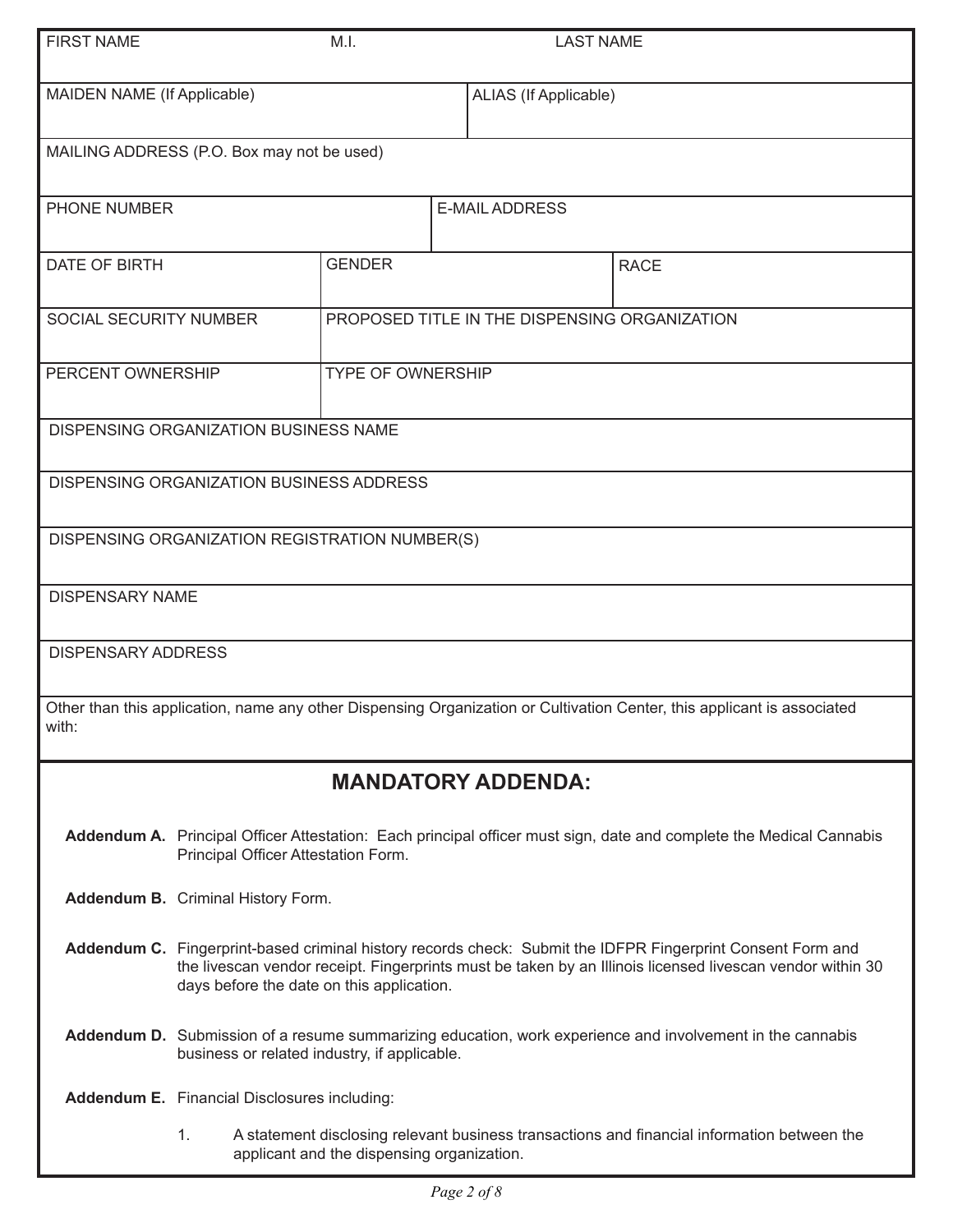**Addendum E.** Financial Disclosures including: (Continued)

 2. The updated Table of Organization, Ownership and Control of the dispensing organization, if the applicant is approved. The Table of Organization, Ownership and Control shall identify all principal officers and Business Entities that through direct or indirect means, manage, own or control the interests and assets of the registration holder.

 The Table of Organization, Ownership and Control shall also identify the following information:

- a) The management structure including i) name of each Business Entity; ii) the office or position held by each individual; and iii) the percentage ownership interest of each individual and Business Entity. If the Business Entity has a parent company, the name of each parent company's principal officer(s) and the percentage ownership interest.
- b) All Business Entities identified in the table must be broken down to the individual level with each individual's title and ownership share, regardless of whether they meet the definition of a "Principal Officer."
- c) If a Business Entity identified in the table is a publicly traded company, the following information shall be provided in the Table of Organization, Ownership and Control:
	- i) The name and percentage of ownership interest of each individual or Business Entity with ownership of more than 5 percent of the voting shares of the entity, to the extent such information is known or contained in 13D or 13G Securities and Exchange Commission filings.
	- ii) To the extent known, the names and percentage of interest of ownership of persons who are relatives of one another and who together exercise control over or own more than 10 percent of the voting shares of the entity.
- d) If a Business Entity identified in the table is a limited liability company, provide a copy of the Articles of Organization and operating agreement, and list all persons or Business Entities holding an ownership interest.
- e) If a Business Entity identified in the table is a corporation, provide a copy of the Articles of Incorporation, Corporate Resolutions if any, and list all persons or Business Entities holding an ownership interest.
- f) If a Business Entity identified in the table is an unincorporated association, organization or not-for-profit organization, provide documents or agreements relevant to its ownership, profit sharing and liability.
- g) If a Business Entity identified in the table is a partnership, provide a copy of the partnership or joint venture documents. If there is no written agreement, provide a statement signed by all partners affirming there is no agreement.

"Principal Officer" includes a prospective dispensing organization or dispensing organization board member, owner, president, vice president, secretary, treasurer, partner, officer, member, shareholder,person with a profit sharing arrangement or with authority to control, manage or operate the dispensing organization and is further defined in the Administrative Rules. This definition excludes aperson or entity holding 1 percent interest or less than of the total ownership or interest rights if the person or entity does not participate directly or indirectly in the control, management or operation of the dispensing organization. A trust cannot have an ownership interest.

- 3. Copies of compensation agreements among the applicant and any persons having a financial interest in the dispensing organization, or a narrative if the compensation agreement is oral.
- **Addendum F.** Letter of Good Standing: For each out-of-state registered medical cannabis dispensary and/or cultivation center that you are a principal officer, manager, board member or owner of, submit a letter of good standing from the licensing agency.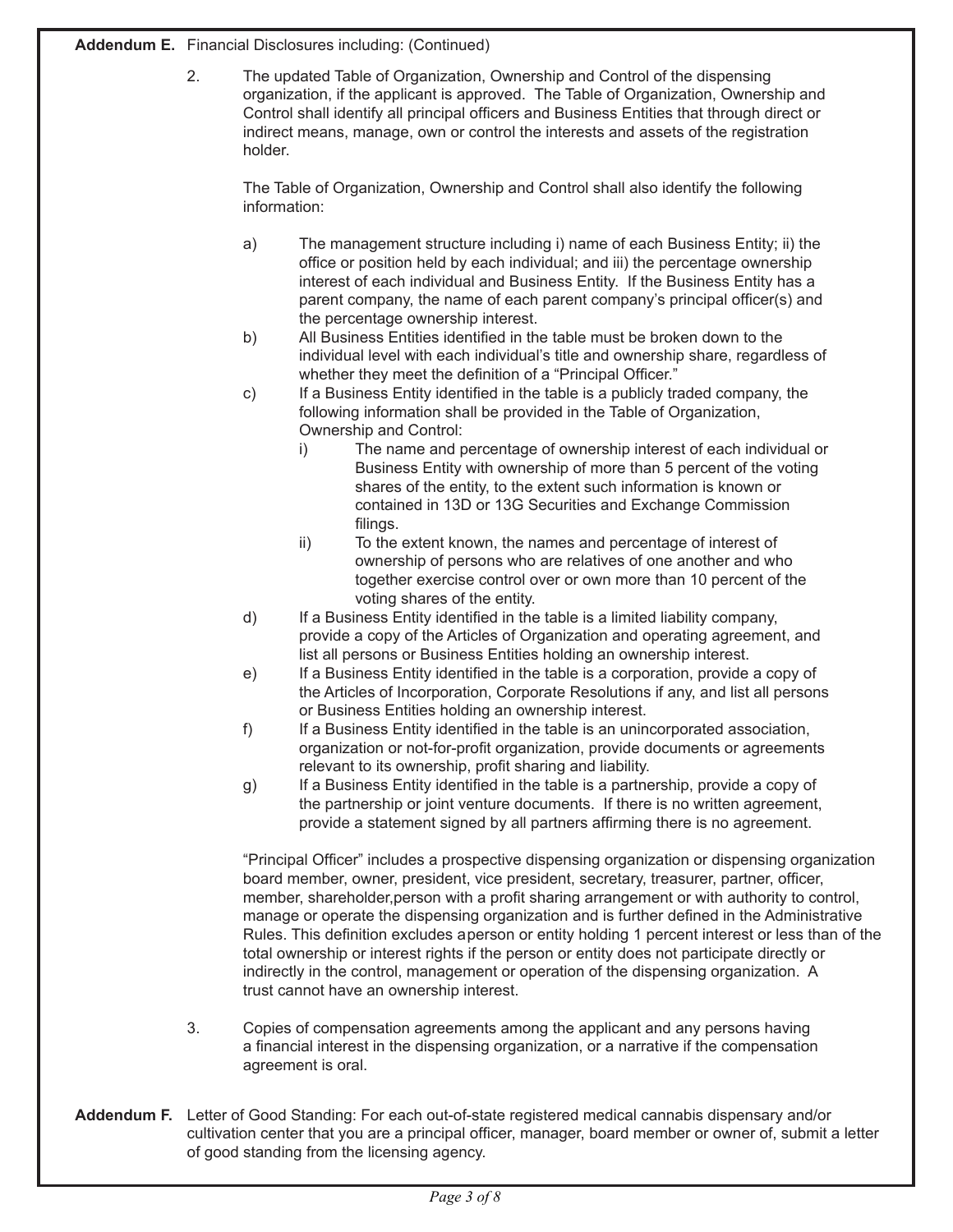## **Addendum A.**

## **Medical Cannabis Dispensing Organization Prospective Principal Officer - Attestation Form**

*A proposed principal officer must sign, date and have this form notarized. Signatures on this form signify compliance with 68 IAC 1290.110.* 

All proposed principal officers shall certify and attest, under penalty of perjury, that each of the following statements made are true and correct. **Failure to certify and attest or making a false statement may result in denial of the application.**

|    |                                                                                                                                                                                                                                                                                                                                                                                                                                             | <b>YES</b> | <b>NO</b> |
|----|---------------------------------------------------------------------------------------------------------------------------------------------------------------------------------------------------------------------------------------------------------------------------------------------------------------------------------------------------------------------------------------------------------------------------------------------|------------|-----------|
| 1. | I understand that the information provided to the Division on this application is true, correct<br>and complete.                                                                                                                                                                                                                                                                                                                            |            |           |
| 2. | I understand that the dispensary has safes or vaults with dimensions sufficient for storage of<br>cannabis and currency. Section 1290.110(b)(22).                                                                                                                                                                                                                                                                                           |            |           |
| 3. | The dispensary meets State and local building and fire codes. Local ordinances are met<br>relevant to the dispensary location. I understand that the dispensing organization will continue<br>to meet State and local building and fire codes, and applicable local ordinances.                                                                                                                                                             |            |           |
| 4. | I understand that the dispensary property line is more than 1,000 feet from the property line of<br>all preexisting private preschool or elementary or secondary school or day care center,<br>day care home, group day care home or part day child care facility. 410 ILCS 130/130(d).                                                                                                                                                     |            |           |
| 5. | I understand that the Division's approval of the registration packet means the information<br>and plans in the registration packet became a condition of the registration. I understand that<br>dispensing organizations have a duty to promptly disclose any material changes to the<br>information contained in the registration packet.                                                                                                  |            |           |
| 6. | I understand that all principal officers of the dispensary are listed in the registration materials<br>or have been subsequently disclosed to the Division.                                                                                                                                                                                                                                                                                 |            |           |
| 7. | I understand that an Illinois licensed physician as defined in the Act will not serve as an<br>employee or on the dispensing organization's board of directors. 410 ILCS 130/35(b)(5).                                                                                                                                                                                                                                                      |            |           |
| 8. | In accordance with the Division's administrative rules, Section $1290.110(h)(7)$ , a principal<br>officer of a dispensing organization cannot be an Illinois registered qualified patient or<br>a designated caregiver with the Illinois Department of Public Health.<br>Are you currently an Illinois registered qualified patient or a designated caregiver?<br>If yes, provide an explanation in the comment section below.<br>Comments: |            |           |
|    |                                                                                                                                                                                                                                                                                                                                                                                                                                             |            |           |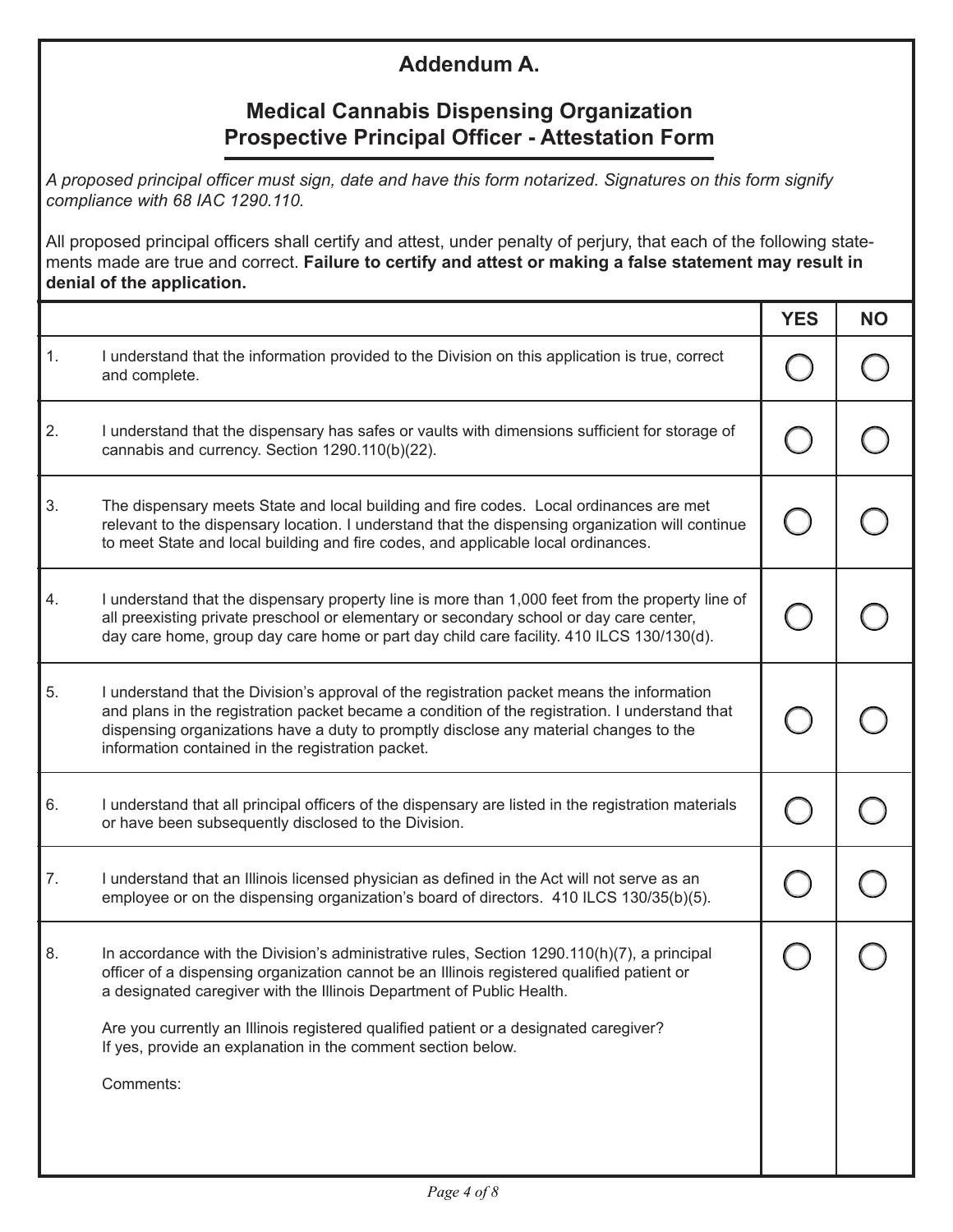|     |                                                                                                                                                                                                                                                                                                                                                                                                                                                                                                                                                                                                                                                                    | <b>YES</b> | <b>NO</b> |
|-----|--------------------------------------------------------------------------------------------------------------------------------------------------------------------------------------------------------------------------------------------------------------------------------------------------------------------------------------------------------------------------------------------------------------------------------------------------------------------------------------------------------------------------------------------------------------------------------------------------------------------------------------------------------------------|------------|-----------|
| 9.  | I understand that I am not and will not be a principal officer in more than five Illinois registered<br>dispensing organizations. Section 1290.40(a)(14).                                                                                                                                                                                                                                                                                                                                                                                                                                                                                                          |            |           |
| 10. | I understand that I will not divert cannabis pursuant to 430 ILCS 130.                                                                                                                                                                                                                                                                                                                                                                                                                                                                                                                                                                                             |            |           |
| 11. | I understand that I will respond to the Division's requests for supplemental information.                                                                                                                                                                                                                                                                                                                                                                                                                                                                                                                                                                          |            |           |
| 12. | I understand that I will apply for an agent identification card through the Division, and visibly<br>display it while at the dispensary.                                                                                                                                                                                                                                                                                                                                                                                                                                                                                                                           |            |           |
| 13. | I understand that I will immediately return my dispensing organization agent identification card<br>to the dispensing organization if I no longer serve as a principal officer.                                                                                                                                                                                                                                                                                                                                                                                                                                                                                    |            |           |
| 14. | I understand that If I lose my dispensing organization agent identification card, I will ensure the<br>loss is reported to the Illinois State Police and the Department of Financial and Professional<br>Regulation immediately upon discovery.                                                                                                                                                                                                                                                                                                                                                                                                                    |            |           |
| 15. | In accordance with 20 ILCS 2105-15(g) "The Department shall deny any license application<br>or renewal authorized under any licensing Act administered by the Department to any person<br>who has failed to file a return, or to pay the tax, penalty, or interest shown in a filed return, or<br>to pay any final assessment of tax, penalty, or interest, as required by any tax Act<br>administered by the Illinois Department of Revenue, until such time as the requirement of any<br>such tax Act is satisfied."<br>Are you delinquent in the filing of state or federal taxes? If yes, provide an explanation in the<br>comment section below.<br>Comments: |            |           |
|     |                                                                                                                                                                                                                                                                                                                                                                                                                                                                                                                                                                                                                                                                    |            |           |
| 16. | In accordance with 5 ILCS 100/10-65(c), applications for renewal of a license or a new license<br>shall include the applicant's Social Security number, and the licensee shall certify, under<br>penalty of perjury, that he or she is not more than 30 days delinguent in complying with a child<br>support order.<br>Are you more than 30 days delinquent in complying with a child support order? If yes, provide<br>an explanation in the comment section below.<br>Comments:                                                                                                                                                                                  |            |           |
|     |                                                                                                                                                                                                                                                                                                                                                                                                                                                                                                                                                                                                                                                                    |            |           |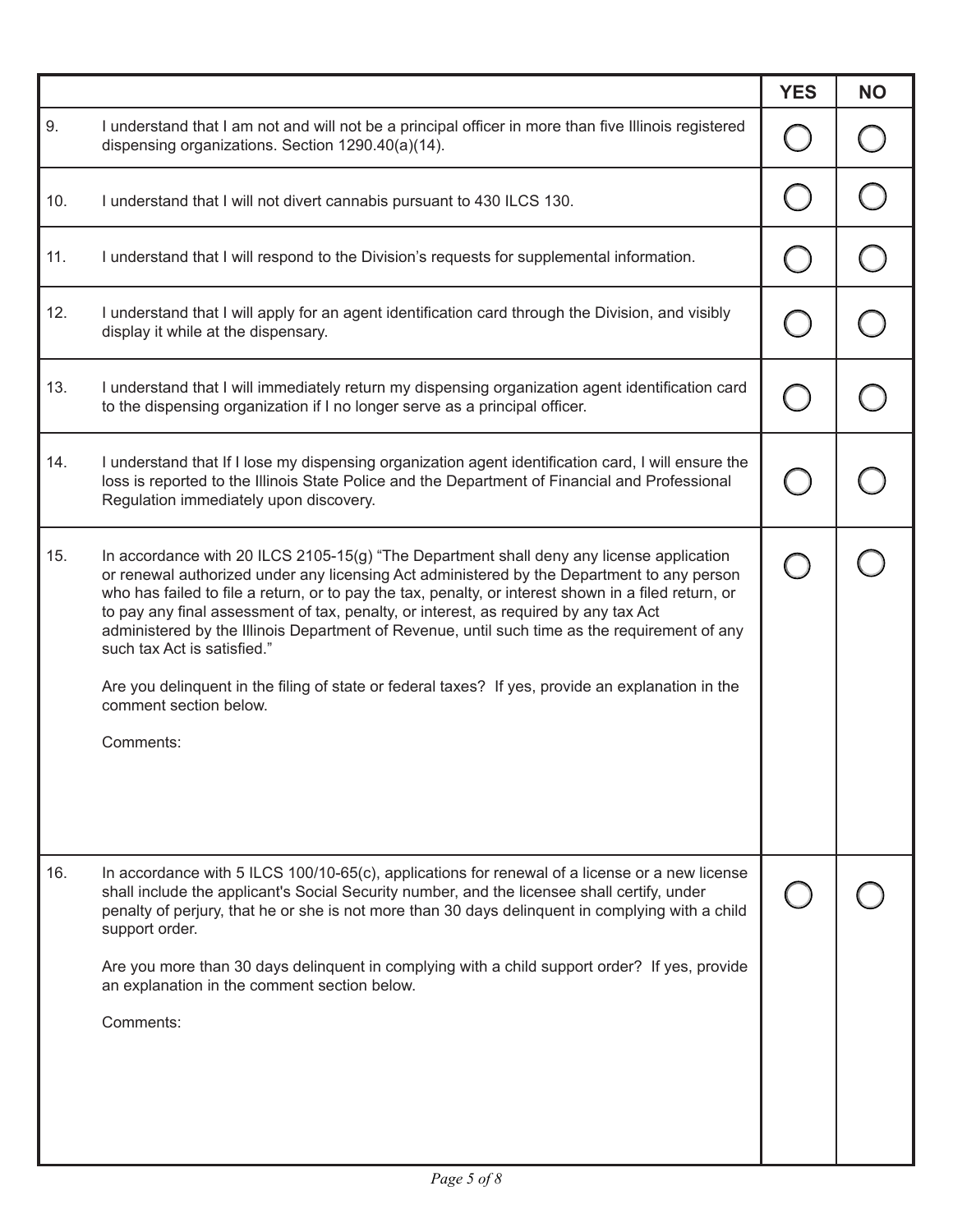|     |                                                                                                                                                                                                                                                                                                                                                                                                                             | <b>YES</b> | <b>NO</b> |
|-----|-----------------------------------------------------------------------------------------------------------------------------------------------------------------------------------------------------------------------------------------------------------------------------------------------------------------------------------------------------------------------------------------------------------------------------|------------|-----------|
| 17. | Are you delinquent in the payment of an alimony order? If yes, provide an explanation in the<br>comment section below.                                                                                                                                                                                                                                                                                                      |            |           |
|     | Comments:                                                                                                                                                                                                                                                                                                                                                                                                                   |            |           |
| 18. | Have you ever been a principal officer, manager, board member or owner of a registered<br>medical cannabis dispensary or cultivation center in another State? If yes, please state the<br>name of the business and type of facility in the comment section below.                                                                                                                                                           |            |           |
|     | Comments:                                                                                                                                                                                                                                                                                                                                                                                                                   |            |           |
| 19. | Were you a principal officer, manager, board member or owner of a cannabis dispensary or<br>cultivation center in Illinois, or another State, that had its registration fined, censured,<br>suspended or revoked? If yes, provide an explanation in the comment section below.<br>Comments:                                                                                                                                 |            |           |
| 20. | If I am a principal officer, manager, board member or owner of a cannabis dispensary or<br>cultivation center in another State, and that dispensary or cultivation center's registration<br>is fined, censured, suspended or revoked, I must immediately disclose the fine, censure,<br>suspension or revocation to the Division. I understand this is a continuing duty as a principal<br>officer. 410 ILCS 130/115(f)(5). |            |           |
| 21. | I understand that cannabis is a prohibited Schedule I controlled substance under federal law.                                                                                                                                                                                                                                                                                                                               |            |           |
| 22. | I understand that participation in the Compassionate Use of Medical Cannabis Pilot Program<br>is voluntary and permitted only to the extent provided by the strict requirements of the Act and<br>the Administrative Rules.                                                                                                                                                                                                 |            |           |
| 23. | I understand that growing, distributing or possessing cannabis in any capacity, except through<br>a federally approved research program, is a violation of federal law.                                                                                                                                                                                                                                                     |            |           |
| 24. | I understand that use of medical cannabis may affect an individual's ability to receive federal<br>or state licensure in other areas.                                                                                                                                                                                                                                                                                       |            |           |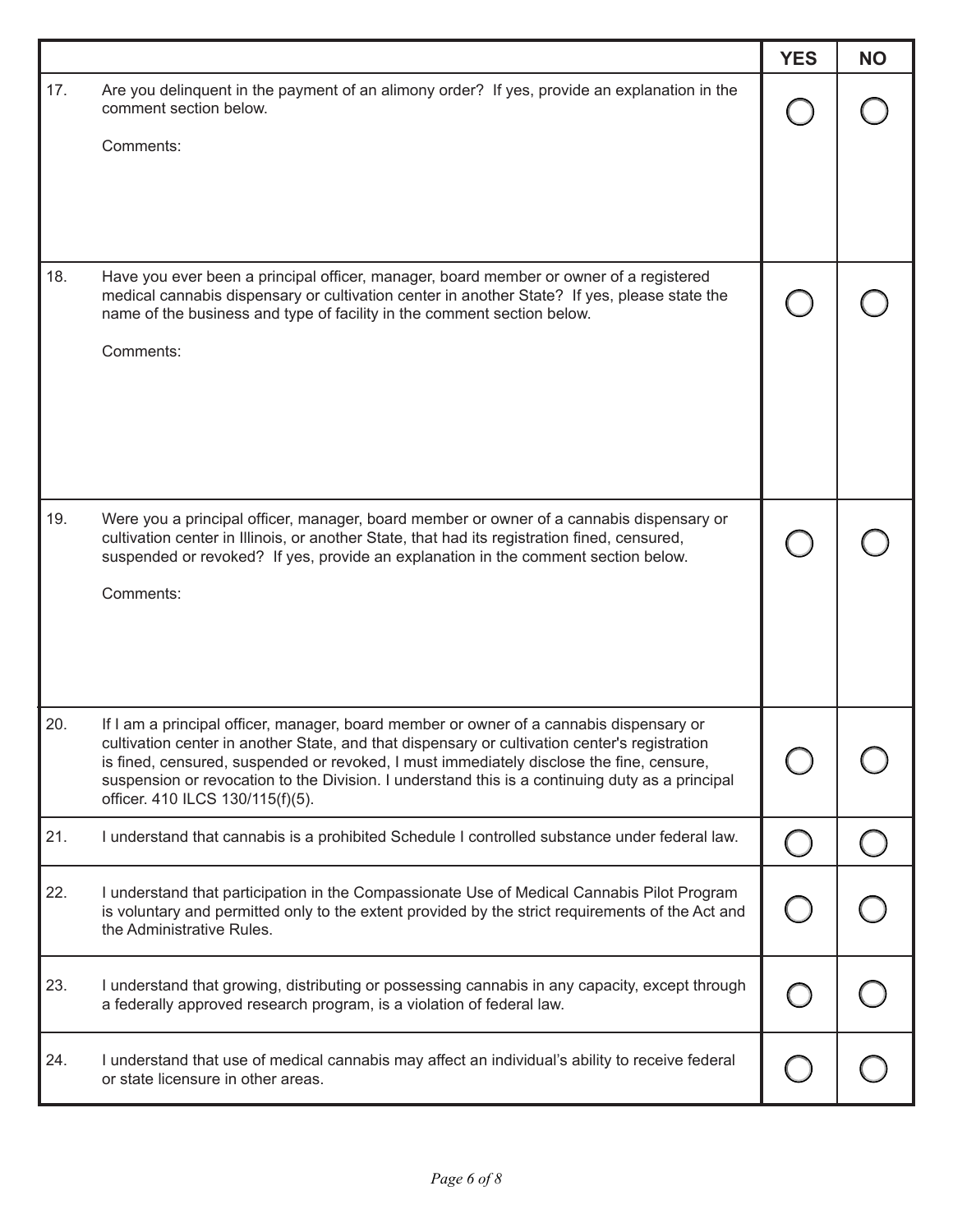|     |                                                                                                                                                                                                                                                                                                                                                                                                                                                                                                                                                                                                                                                                                                                                                                                                                                                                                                                                                            | <b>YES</b> | <b>NO</b> |
|-----|------------------------------------------------------------------------------------------------------------------------------------------------------------------------------------------------------------------------------------------------------------------------------------------------------------------------------------------------------------------------------------------------------------------------------------------------------------------------------------------------------------------------------------------------------------------------------------------------------------------------------------------------------------------------------------------------------------------------------------------------------------------------------------------------------------------------------------------------------------------------------------------------------------------------------------------------------------|------------|-----------|
| 25. | I understand that use of medical cannabis, in tandem with other conduct, may be a violation of<br>State or federal law.                                                                                                                                                                                                                                                                                                                                                                                                                                                                                                                                                                                                                                                                                                                                                                                                                                    |            |           |
| 26. | I understand that participation in the medical cannabis program does not authorize any person<br>to violate federal law or State law and, other than as set out in Section 25 of the Act, does not<br>provide immunity from or affirmative defense to arrest or prosecution under federal law or<br>State law.                                                                                                                                                                                                                                                                                                                                                                                                                                                                                                                                                                                                                                             |            |           |
| 27. | I accept the limitations of liability and the requirement to indemnify, hold harmless and defend<br>the State of Illinois, including:                                                                                                                                                                                                                                                                                                                                                                                                                                                                                                                                                                                                                                                                                                                                                                                                                      |            |           |
|     | Limitation of Liability- the State of Illinois shall not be liable to the Dispensing Organization,<br>Dispensing Organization employees, family members or guest(s), qualifying patients or<br>caregivers, qualifying patients' or caregivers' employer or employees, family members<br>or guest(s) for any damage, injury, accident, loss, compensation or claim, based on, arising<br>out of or resulting from the registrant's participation in the Compassionate Use of Medical<br>Cannabis Pilot Program Act, including, but not limited to, the following: arrest, seizure<br>of persons or property, prosecution pursuant to federal laws by federal prosecutors, any fire,<br>robbery, theft, mysterious disappearance or any other casualty, or the actions of any other<br>registrants or persons. This Limitation of Liability provision shall survive expiration or the early<br>termination of the registration if a registration is granted. |            |           |
|     | I acknowledge that as an applicant in the Medical Cannabis Pilot Program, I have actual notice<br>that, notwithstanding any State Law:                                                                                                                                                                                                                                                                                                                                                                                                                                                                                                                                                                                                                                                                                                                                                                                                                     |            |           |
|     | Cannabis is a prohibited Schedule I controlled substance under federal law;                                                                                                                                                                                                                                                                                                                                                                                                                                                                                                                                                                                                                                                                                                                                                                                                                                                                                |            |           |
|     | Participation in the medical cannabis program is permitted only to the extent provided<br>٠<br>by the strict requirements of the Act and the Division's Administrative Rules;                                                                                                                                                                                                                                                                                                                                                                                                                                                                                                                                                                                                                                                                                                                                                                              |            |           |
|     | Any activity not sanctioned by the Act or the Division's administrative rules may be a<br>violation of State or federal law and could result in arrest, prosecution, conviction or<br>incarceration;                                                                                                                                                                                                                                                                                                                                                                                                                                                                                                                                                                                                                                                                                                                                                       |            |           |
|     | Growing, distributing, or possessing cannabis in any capacity, except through a<br>$\bullet$<br>federally-approved research program, is a violation of federal law and could result in<br>arrest, prosecution, conviction, or incarceration;                                                                                                                                                                                                                                                                                                                                                                                                                                                                                                                                                                                                                                                                                                               |            |           |
|     | Use of medical cannabis may affect an individual's ability to receive federal or State<br>٠<br>licensure in other areas;                                                                                                                                                                                                                                                                                                                                                                                                                                                                                                                                                                                                                                                                                                                                                                                                                                   |            |           |
|     | Use of medical cannabis, in tandem with other conduct, may be a violation of State or<br>٠<br>federal law and could result in arrest, prosecution, conviction, or incarceration;                                                                                                                                                                                                                                                                                                                                                                                                                                                                                                                                                                                                                                                                                                                                                                           |            |           |
|     | Participation in the medical cannabis program does not authorize any person to<br>$\bullet$<br>violate federal law or State law and, other than as set out in 410 ILCS 130/25, does<br>not provide immunity from or affirmative defense to arrest or prosecution under federal<br>law or State law; and                                                                                                                                                                                                                                                                                                                                                                                                                                                                                                                                                                                                                                                    |            |           |
|     | Applicants shall indemnify, hold harmless, and defend the State of Illinois for any and<br>all civil or criminal penalties resulting from participation in the program.                                                                                                                                                                                                                                                                                                                                                                                                                                                                                                                                                                                                                                                                                                                                                                                    |            |           |